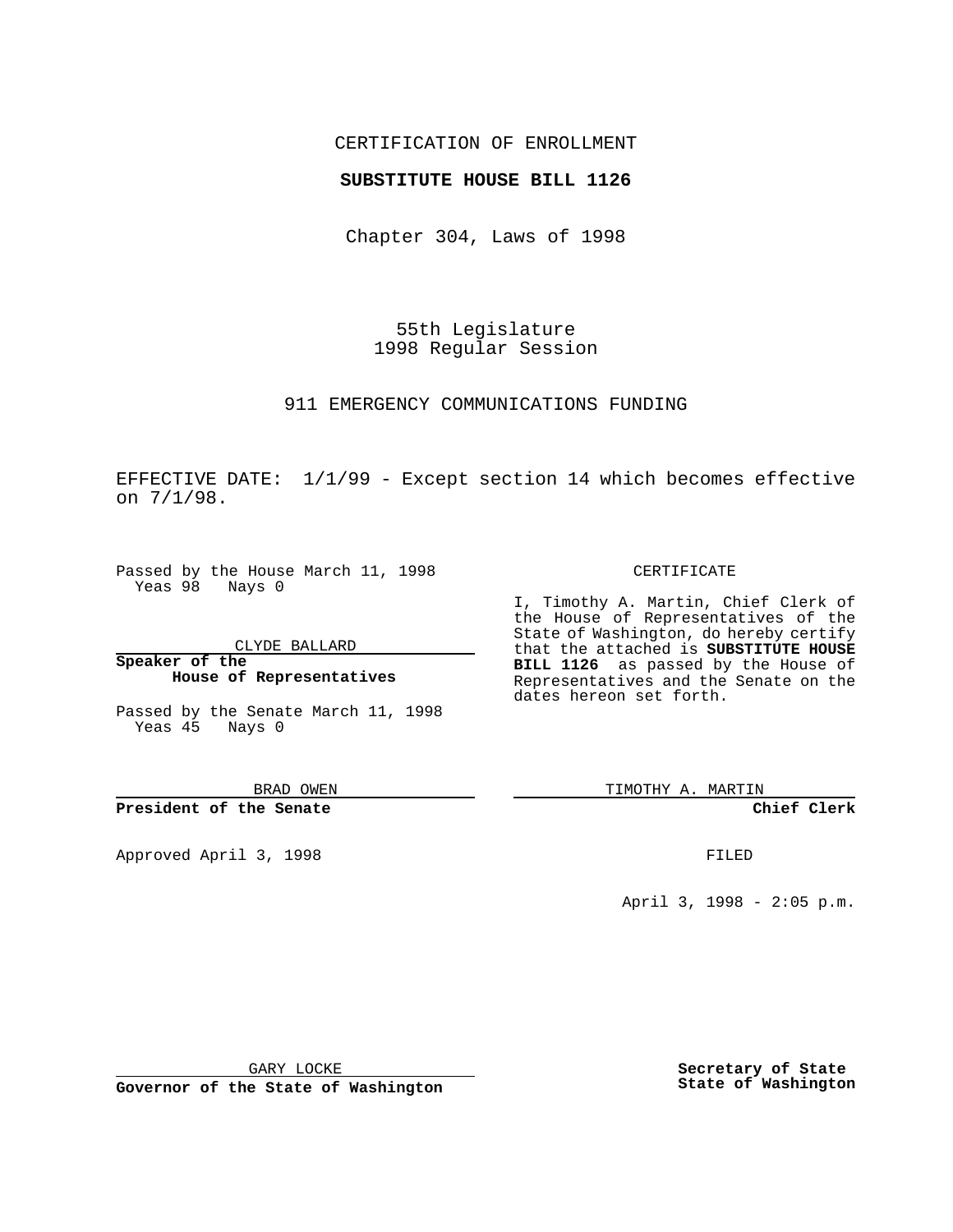# **SUBSTITUTE HOUSE BILL 1126** \_\_\_\_\_\_\_\_\_\_\_\_\_\_\_\_\_\_\_\_\_\_\_\_\_\_\_\_\_\_\_\_\_\_\_\_\_\_\_\_\_\_\_\_\_\_\_

\_\_\_\_\_\_\_\_\_\_\_\_\_\_\_\_\_\_\_\_\_\_\_\_\_\_\_\_\_\_\_\_\_\_\_\_\_\_\_\_\_\_\_\_\_\_\_

### AS RECOMMENDED BY CONFERENCE COMMITTEE

Passed Legislature - 1998 Regular Session

## **State of Washington 55th Legislature 1997 Regular Session**

**By** House Committee on Finance (originally sponsored by Representatives Mastin, Sump, Boldt, Doumit, Hatfield, McMorris, Kessler, Sheahan, Sheldon, Mulliken, Grant, Chandler, O'Brien, Conway, Wood, Cooper, Murray and Morris)

Read first time 03/10/97.

 AN ACT Relating to the implementation of the enhanced 911 excise tax study recommendations regarding 911 emergency communications system funding; amending RCW 82.14B.020, 82.14B.030, 82.14B.040, 82.14B.060, 82.32.010, 82.32.105, and 38.52.540; adding new sections to chapter 82.14B RCW; creating a new section; prescribing penalties; and providing effective dates.

7 BE IT ENACTED BY THE LEGISLATURE OF THE STATE OF WASHINGTON:

8 NEW SECTION. **Sec. 1.** The legislature finds that:

 (1) The state enhanced 911 excise tax imposed at the current rate of twenty cents per switched access line per month generates adequate tax revenues to enhance the 911 telephone system for switched access lines state-wide by December 31, 1998, as mandated in RCW 38.52.510;

 (2) The tax revenues generated from the state enhanced 911 excise tax when the tax rate decreases to a maximum of ten cents per switched access line on January 1, 1999, will not be adequate to fund the long-term operation and equipment replacement costs for the enhanced 911 telephone systems in the counties or multicounty regions that receive financial assistance from the state enhanced 911 office;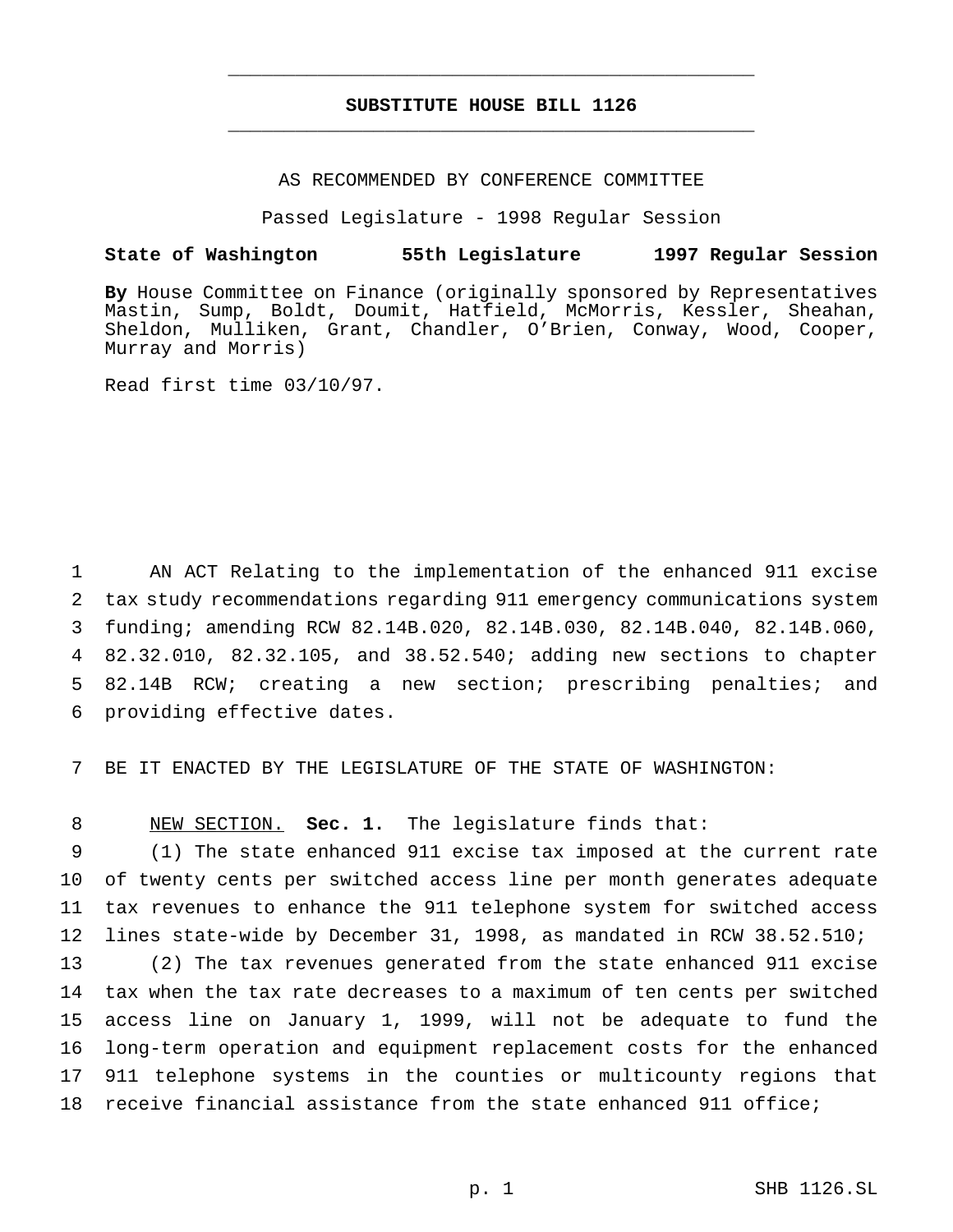(3) Some counties or multicounty regions will need financial assistance from the state enhanced 911 office to implement and maintain enhanced 911 because the tax revenue generated from the county enhanced 911 excise tax is not adequate;

 (4) Counties with populations of less than seventy-five thousand will need salary assistance to create multicounty regions and counties with populations of seventy-five thousand or more, if requested by smaller counties, will need technical assistance and incentives to 9 provide multicounty services; and

 (5) Counties should not request state financial assistance for implementation and maintenance of enhanced 911 for switched access lines unless the county has imposed the maximum enhanced 911 tax authorized in RCW 82.14B.030.

 **Sec. 2.** RCW 82.14B.020 and 1994 c 96 s 2 are each amended to read as follows:

As used in this chapter:

 (1) "Emergency services communication system" means a multicounty, county-wide, or district-wide radio or landline communications network, including an enhanced 911 telephone system, which provides rapid public access for coordinated dispatching of services, personnel, equipment, and facilities for police, fire, medical, or other emergency services. (2) "Enhanced 911 telephone system" means a public telephone system consisting of a network, data base, and on-premises equipment that is accessed by dialing 911 and that enables reporting police, fire, medical, or other emergency situations to a public safety answering point. The system includes the capability to selectively route incoming 911 calls to the appropriate public safety answering point that operates in a defined 911 service area and the capability to automatically display the name, address, and telephone number of incoming 911 calls at the appropriate public safety answering point.

 (3) "Switched access line" means the telephone service line which connects a subscriber's main telephone(s) or equivalent main telephone(s) to the local exchange company's switching office.

 (4) "Local exchange company" has the meaning ascribed to it in RCW 80.04.010.

 (5) "Radio access line" means the telephone number assigned to or 37 used by ((an end user)) a subscriber for two-way local wireless voice service available to the public for hire from a radio communications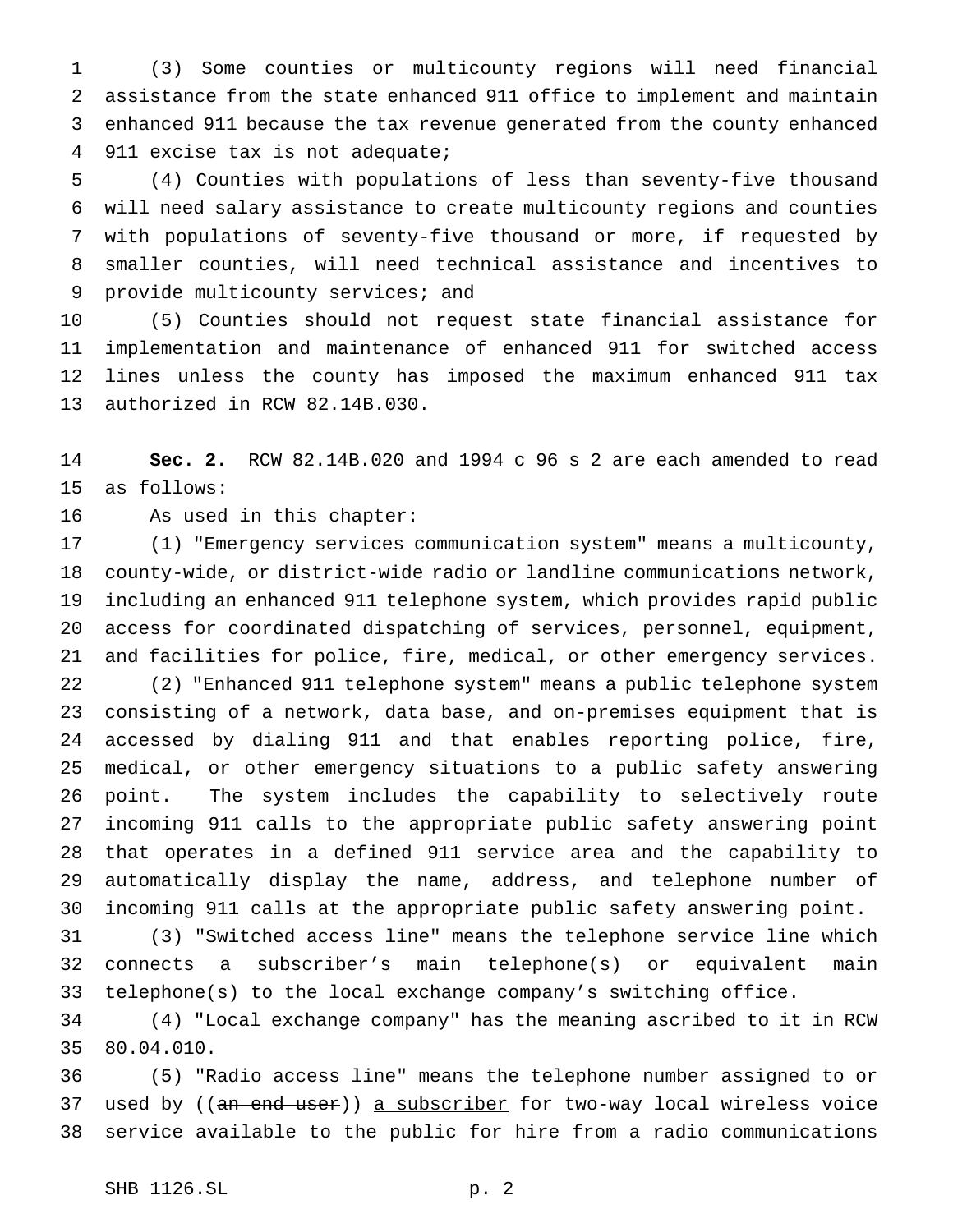service company. Radio access lines include, but are not limited to, radio-telephone communications lines used in cellular telephone service, personal communications services, and network radio access lines, or their functional and competitive equivalent. Radio access lines do not include lines that provide access to one-way signaling service, such as paging service, or to communications channels suitable only for data transmission, or to nonlocal radio access line service, such as wireless roaming service, or to a private telecommunications system.

 (6) "Radio communications service company" has the meaning ascribed to it in RCW 80.04.010.

 (7) "Private telecommunications system" has the meaning ascribed to it in RCW 80.04.010.

 (8) "Subscriber" means the retail purchaser of telephone service as telephone service is defined in RCW 82.04.065(3).

 **Sec. 3.** RCW 82.14B.030 and 1994 c 96 s 3 are each amended to read as follows:

 (1) The legislative authority of a county may impose a county enhanced 911 excise tax on the use of switched access lines in an amount not exceeding fifty cents per month for each switched access line. The amount of tax shall be uniform for each switched access line. Each county shall provide notice of such tax to all local exchange companies serving in the county at least sixty days in advance of the date on which the first payment is due.

 (2) The legislative authority of a county may also impose a county 911 excise tax on the use of radio access lines located within the county in an amount not exceeding twenty-five cents per month for each radio access line. The amount of tax shall be uniform for each radio access line. The county shall provide notice of such tax to all radio communications service companies serving in the county at least sixty days in advance of the date on which the first payment is due. Any county imposing this tax shall include in its ordinance a refund mechanism whereby the amount of any tax ordered to be refunded by the judgment of a court of record, or as a result of the resolution of any appeal therefrom, shall be refunded to the radio communications service company or local exchange company that collected the tax, and those 37 companies shall reimburse the ((users)) subscribers who paid the tax. 38 The ordinance shall further provide that to the extent the ((users))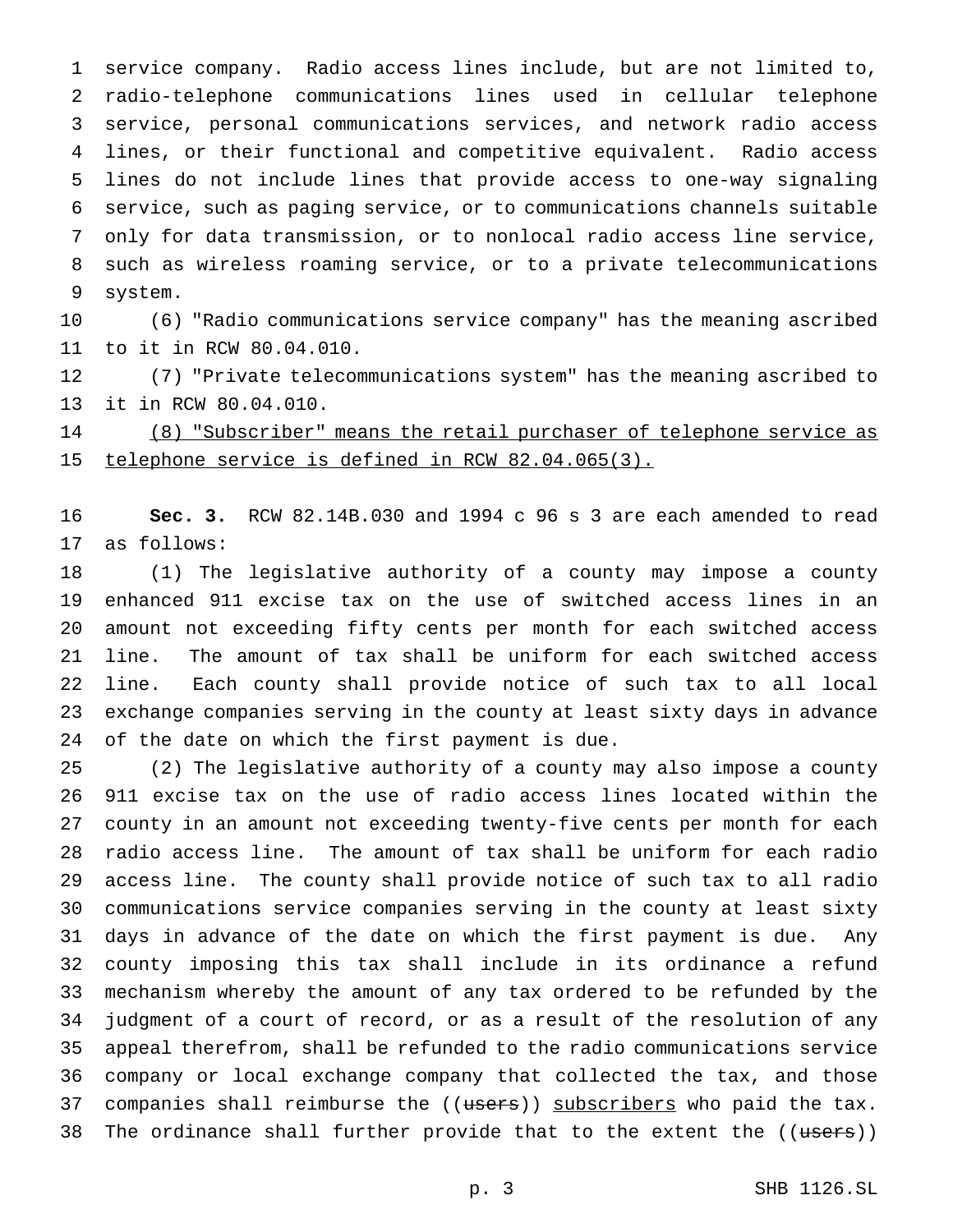1 subscribers who paid the tax cannot be identified or located, the tax 2 paid by those ((users)) subscribers shall be returned to the county.

3 (3) ((Beginning January 1, 1992,))  $\Delta$  state enhanced 911 excise tax 4 is imposed on all switched access lines in the state. ((For 1992, the 5 tax shall be set at a rate of twenty cents per month for each switched 6 access line. Until December 31, 1998,)) The amount of tax shall not 7 exceed twenty cents per month for each switched access line ((and 8 thereafter shall not exceed ten cents per month for each switched 9 access line)). The tax shall be uniform for each switched access line. 10 The tax imposed under this subsection shall be remitted to the 11 department of revenue by local exchange companies on a tax return 12 provided by the department. Tax proceeds shall be deposited by the 13 treasurer in the enhanced 911 account created in RCW 38.52.540.

 (4) By August 31st of each year the state enhanced 911 coordinator shall recommend the level for the next year of the state enhanced 911 16 excise tax, based on a systematic cost and revenue analysis, to the utilities and transportation commission. The commission shall by the following October 31st determine the level of the state enhanced 911 excise tax for the following year.

20 **Sec. 4.** RCW 82.14B.040 and 1994 c 96 s 4 are each amended to read 21 as follows:

22 The state enhanced 911 tax and the county enhanced 911 tax on 23 switched access lines shall be collected from the ((user)) subscriber 24 by the local exchange company providing the switched access line. The 25 county 911 tax on radio access lines shall be collected from the ((end 26 user)) subscriber by the radio communications service company providing 27 the radio access line to the ((end user)) subscriber. The amount of 28 the tax shall be stated separately on the billing statement which is 29 sent to the ((user)) subscriber.

30 **Sec. 5.** RCW 82.14B.060 and 1981 c 160 s 6 are each amended to read 31 as follows:

 A county legislative authority imposing a tax under this chapter shall establish by ordinance all necessary and appropriate procedures for the administration and collection of the tax, which ordinance shall provide for reimbursement to the telephone companies for actual costs of administration and collection of the tax imposed. The ordinance shall also provide that the due date for remittance of the tax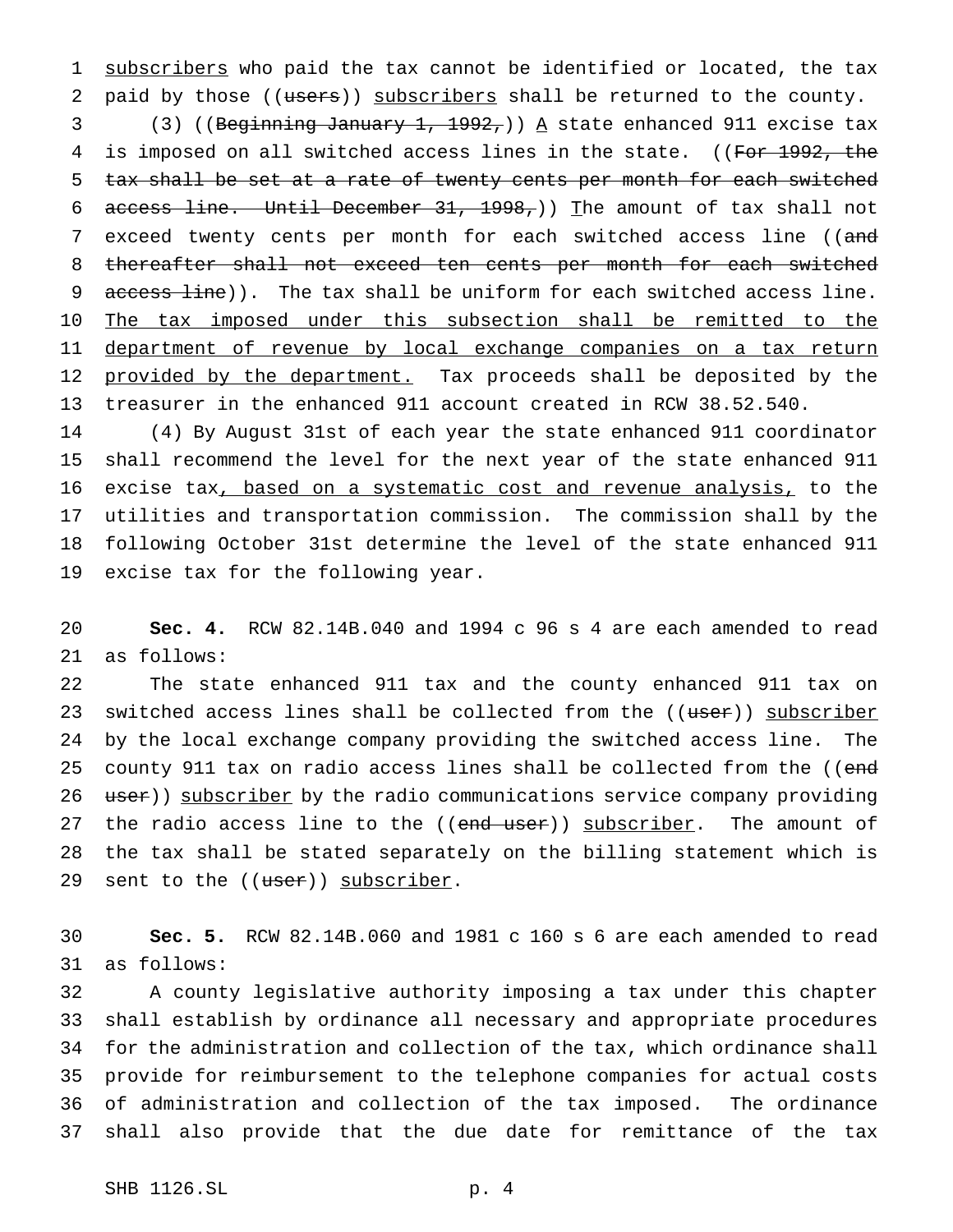1 collected shall be ((thirty days following the collection month)) on or

before the last day of the month following the month in which the tax

liability accrues.

 NEW SECTION. **Sec. 6.** A new section is added to chapter 82.14B RCW to read as follows:

 (1) The department of revenue shall administer and shall adopt such rules as may be necessary to enforce and administer the state enhanced 911 excise tax imposed by this chapter. Chapter 82.32 RCW, with the exception of RCW 82.32.045, 82.32.145, and 82.32.380, applies to the administration, collection, and enforcement of the state enhanced 911 excise tax.

 (2) The state enhanced 911 excise tax imposed by this chapter, along with reports and returns on forms prescribed by the department, are due monthly on or before the last day of the month following the month in which the tax liability accrues.

 (3) The department of revenue may relieve any taxpayer or class of taxpayers from the obligation of remitting monthly and may require the return to cover other longer reporting periods, but in no event may returns be filed for a period greater than one year. For these taxpayers, tax payments are due on or before the last day of the month next succeeding the end of the period covered by the return.

 (4) The state enhanced 911 excise tax imposed by this chapter is in addition to any taxes imposed upon the same persons under chapters 82.08 and 82.12 RCW.

 NEW SECTION. **Sec. 7.** A new section is added to chapter 82.14B RCW to read as follows:

 (1) A local exchange company or radio communications service company shall file tax returns on a cash receipts or accrual basis according to which method of accounting is regularly employed in keeping the books of the company. A local exchange company or radio communications service company filing returns on a cash receipts basis is not required to pay tax on debts that are deductible as worthless for federal income tax purposes.

 (2) A local exchange company or radio communications service company is entitled to a credit or refund for state enhanced 911 excise taxes previously paid on debts that are deductible as worthless for federal income tax purposes.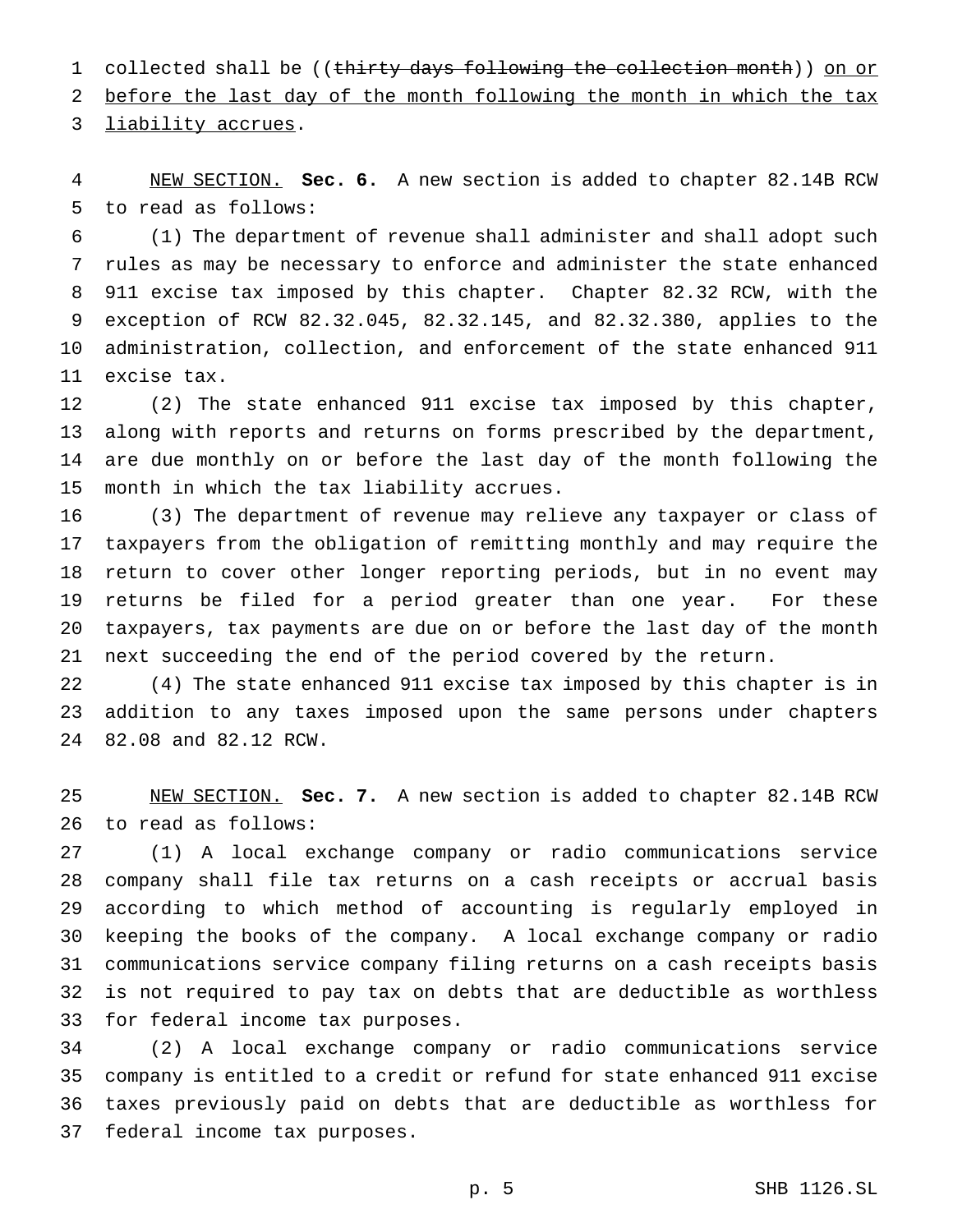NEW SECTION. **Sec. 8.** A new section is added to chapter 82.14B RCW to read as follows:

 The taxes imposed by this chapter do not apply to any activity that the state or county is prohibited from taxing under the constitution of this state or the constitution or laws of the United States.

 NEW SECTION. **Sec. 9.** A new section is added to chapter 82.14B RCW to read as follows:

 (1) The state enhanced 911 excise tax imposed by this chapter must be paid by the subscriber to the local exchange company providing the switched access line, and each local exchange company shall collect from the subscriber the full amount of the tax payable. The state enhanced 911 excise tax required by this chapter to be collected by the local exchange company is deemed to be held in trust by the local exchange company until paid to the department. Any local exchange company that appropriates or converts the tax collected to its own use or to any use other than the payment of the tax to the extent that the money collected is not available for payment on the due date as prescribed in this chapter is guilty of a gross misdemeanor.

 (2) If any local exchange company fails to collect the state enhanced 911 excise tax or, after collecting the tax, fails to pay it to the department in the manner prescribed by this chapter, whether such failure is the result of its own act or the result of acts or conditions beyond its control, the local exchange company is personally liable to the state for the amount of the tax, unless the local exchange company has taken from the buyer in good faith a properly executed resale certificate under section 10 of this act.

 (3) The amount of tax, until paid by the subscriber to the local exchange company or to the department, constitutes a debt from the subscriber to the local exchange company. Any local exchange company that fails or refuses to collect the tax as required with intent to violate the provisions of this chapter or to gain some advantage or benefit, either direct or indirect, and any subscriber who refuses to pay any tax due under this chapter is guilty of a misdemeanor. The state enhanced 911 excise tax required by this chapter to be collected by the local exchange company must be stated separately on the billing statement that is sent to the subscriber.

 (4) If a subscriber has failed to pay to the local exchange company the state enhanced 911 excise tax imposed by this chapter and the local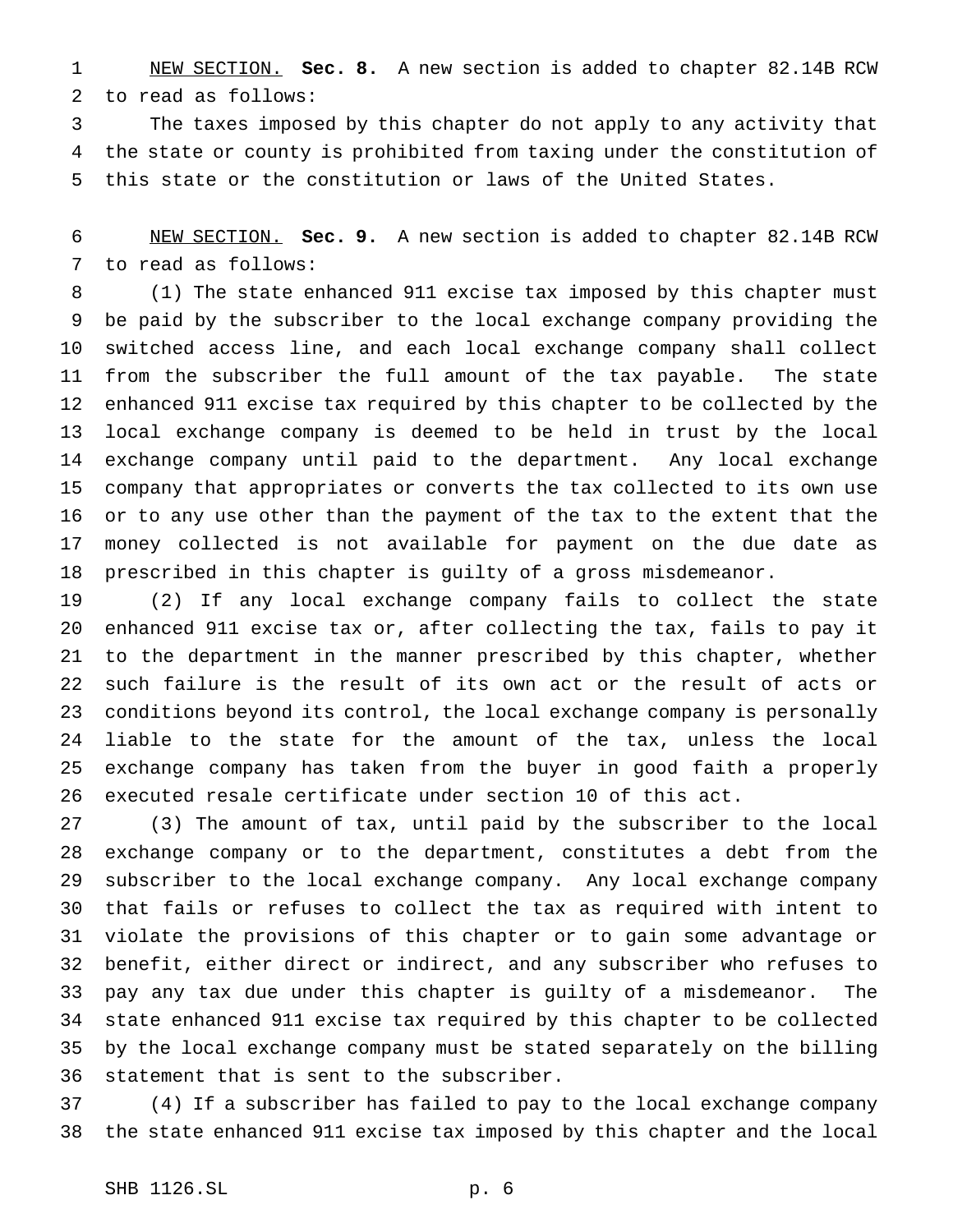exchange company has not paid the amount of the tax to the department, the department may, in its discretion, proceed directly against the subscriber for collection of the tax, in which case a penalty of ten percent may be added to the amount of the tax for failure of the subscriber to pay the tax to the local exchange company, regardless of when the tax is collected by the department. For the sole purpose of applying the various provisions of chapter 82.32 RCW, the last day of the month following the tax period in which the tax liability accrued is to be considered as the due date of the tax.

 NEW SECTION. **Sec. 10.** A new section is added to chapter 82.14B RCW to read as follows:

 (1) Unless a local exchange company has taken from the buyer a resale certificate or equivalent document under RCW 82.04.470, the burden of proving that a sale of the use of a switched access lines was not a sale to a subscriber is upon the person who made the sale.

 (2) If a local exchange company does not receive a resale certificate at the time of the sale, have a resale certificate on file at the time of the sale, or obtain a resale certificate from the buyer within a reasonable time after the sale, the local exchange company remains liable for the tax as provided in section 9 of this act, unless the local exchange company can demonstrate facts and circumstances according to rules adopted by the department of revenue that show the sale was properly made without payment of the state enhanced 911 excise tax.

 (3) The penalty imposed by RCW 82.32.291 may not be assessed on state enhanced 911 excise taxes due but not paid as a result of the improper use of a resale certificate. This subsection does not prohibit or restrict the application of other penalties authorized by law.

 NEW SECTION. **Sec. 11.** A new section is added to chapter 82.14B RCW to read as follows:

 (1) Upon termination, dissolution, or abandonment of a corporate or limited liability company business, any officer, member, manager, or other person having control or supervision of state enhanced 911 excise tax funds collected and held in trust under section 9 of this act, or who is charged with the responsibility for the filing of returns or the payment of state enhanced 911 excise tax funds collected and held in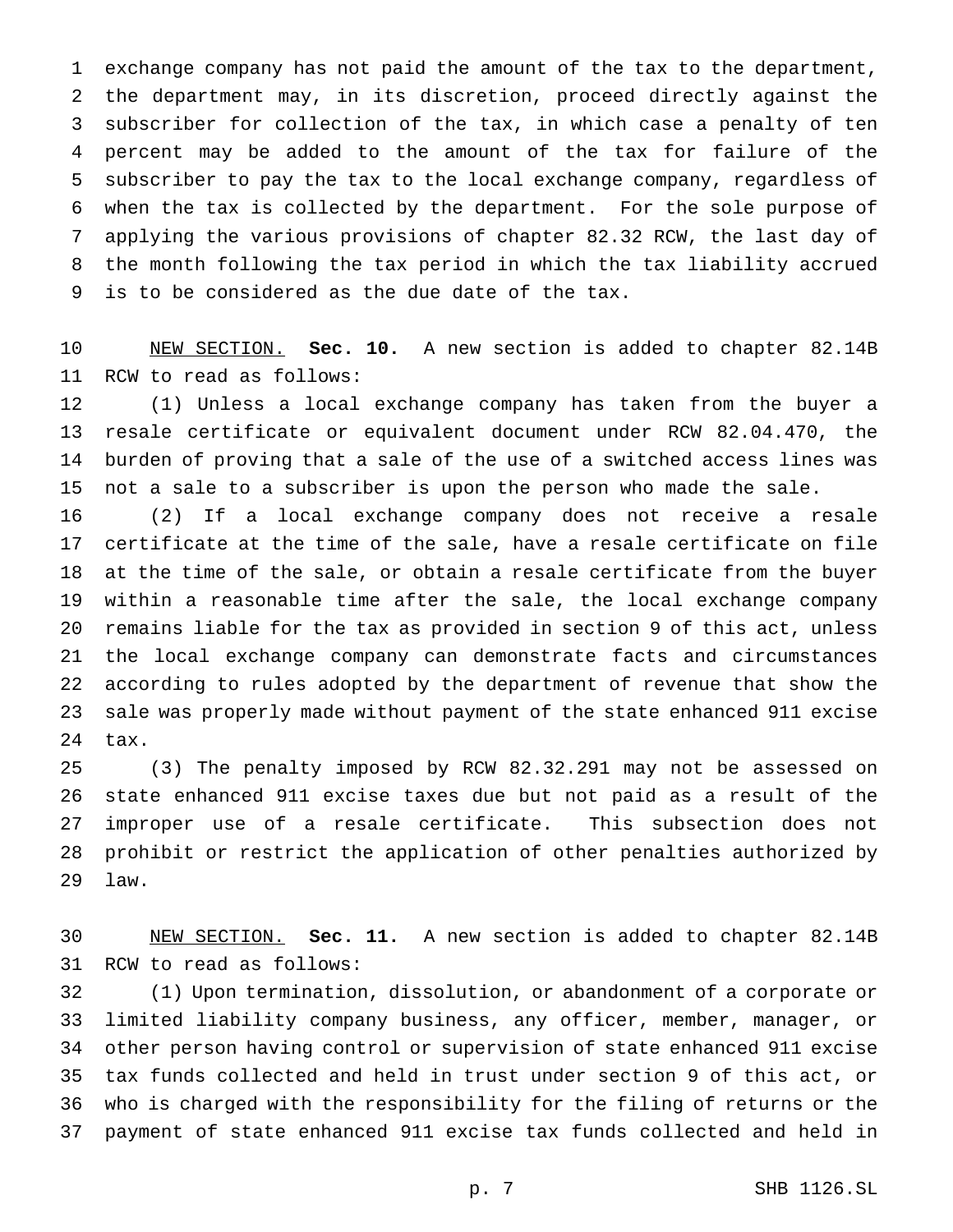trust under section 9 of this act, is personally liable for any unpaid taxes and interest and penalties on those taxes, if such officer or other person willfully fails to pay or to cause to be paid any state enhanced 911 excise taxes due from the corporation under this chapter. For the purposes of this section, any state enhanced 911 excise taxes that have been paid but not collected are deductible from the state enhanced 911 excise taxes collected but not paid. For purposes of this subsection "willfully fails to pay or to cause to be paid" means that the failure was the result of an intentional, conscious, and voluntary course of action.

 (2) The officer, member, manager, or other person is liable only for taxes collected that became due during the period he or she had the control, supervision, responsibility, or duty to act for the corporation described in subsection (1) of this section, plus interest and penalties on those taxes.

 (3) Persons liable under subsection (1) of this section are exempt from liability if nonpayment of the state enhanced 911 excise tax funds held in trust is due to reasons beyond their control as determined by the department by rule.

 (4) Any person having been issued a notice of assessment under this section is entitled to the appeal procedures under RCW 82.32.160 through 82.32.200.

 (5) This section applies only if the department has determined that there is no reasonable means of collecting the state enhanced 911 excise tax funds held in trust directly from the corporation.

 (6) This section does not relieve the corporation or limited liability company of other tax liabilities or otherwise impair other tax collection remedies afforded by law.

 (7) Collection authority and procedures prescribed in chapter 82.32 RCW apply to collections under this section.

 **Sec. 12.** RCW 82.32.010 and 1984 c 204 s 26 are each amended to read as follows:

 The provisions of this chapter shall apply with respect to the 34 taxes imposed under chapters 82.04 through 82.14 RCW, under RCW 82.14B.030(3), under chapters 82.16 through 82.29A RCW of this title, under chapter 84.33 RCW, and under other titles, chapters, and sections in such manner and to such extent as indicated in each such title, chapter, or section.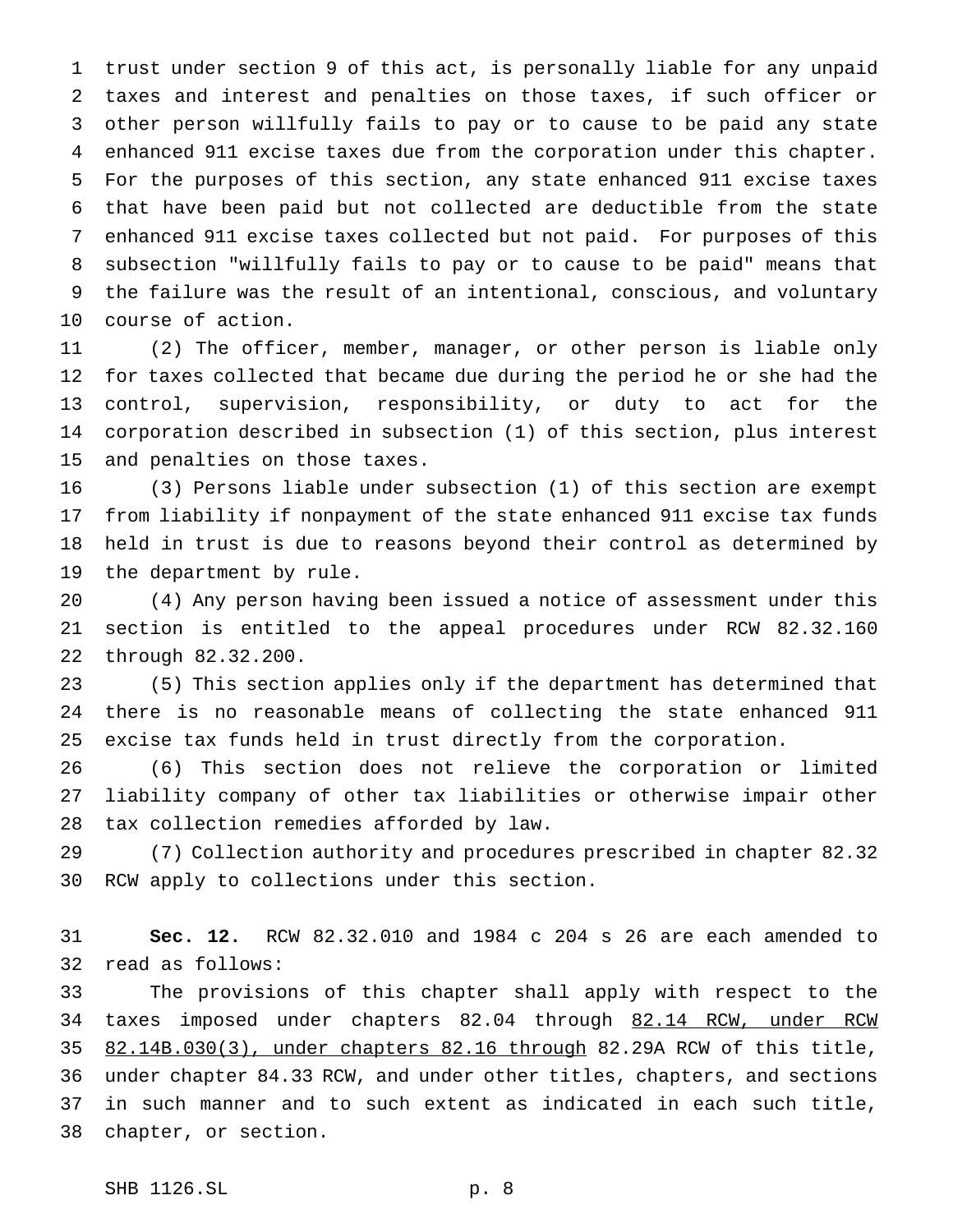**Sec. 13.** RCW 82.32.105 and 1996 c 149 s 17 are each amended to read as follows:

 (1) If the department of revenue finds that the payment by a taxpayer of a tax less than that properly due or the failure of a taxpayer to pay any tax by the due date was the result of circumstances beyond the control of the taxpayer, the department of revenue shall waive or cancel any penalties imposed under this chapter with respect to such tax.

 (2) The department shall waive or cancel the penalty imposed under RCW 82.32.090(1) when the circumstances under which the delinquency occurred do not qualify for waiver or cancellation under subsection (1) of this section if:

 (a) The taxpayer requests the waiver for a tax return required to be filed under RCW 82.32.045, section 6 of this act, 82.23B.020, 82.27.060, 82.29A.050, or 84.33.086; and

 (b) The taxpayer has timely filed and remitted payment on all tax returns due for that tax program for a period of twenty-four months immediately preceding the period covered by the return for which the waiver is being requested.

 (3) The department shall waive or cancel interest imposed under this chapter if:

 (a) The failure to timely pay the tax was the direct result of written instructions given the taxpayer by the department; or

 (b) The extension of a due date for payment of an assessment of deficiency was not at the request of the taxpayer and was for the sole convenience of the department.

 (4) The department of revenue shall adopt rules for the waiver or cancellation of penalties and interest imposed by this chapter.

 **Sec. 14.** RCW 38.52.540 and 1994 c 96 s 7 are each amended to read as follows:

 The enhanced 911 account is created in the state treasury. All receipts from the state enhanced 911 excise tax imposed by RCW 82.14B.030 shall be deposited into the account. Moneys in the account shall be used only to help implement and operate enhanced 911 state-35 wide((, and to conduct a study of the tax base and rate for the 911 36 excise tax)). Moneys in the account may be used to provide salary 37 assistance on a temporary basis not to exceed three years to counties 38 with a population of less than seventy-five thousand that need